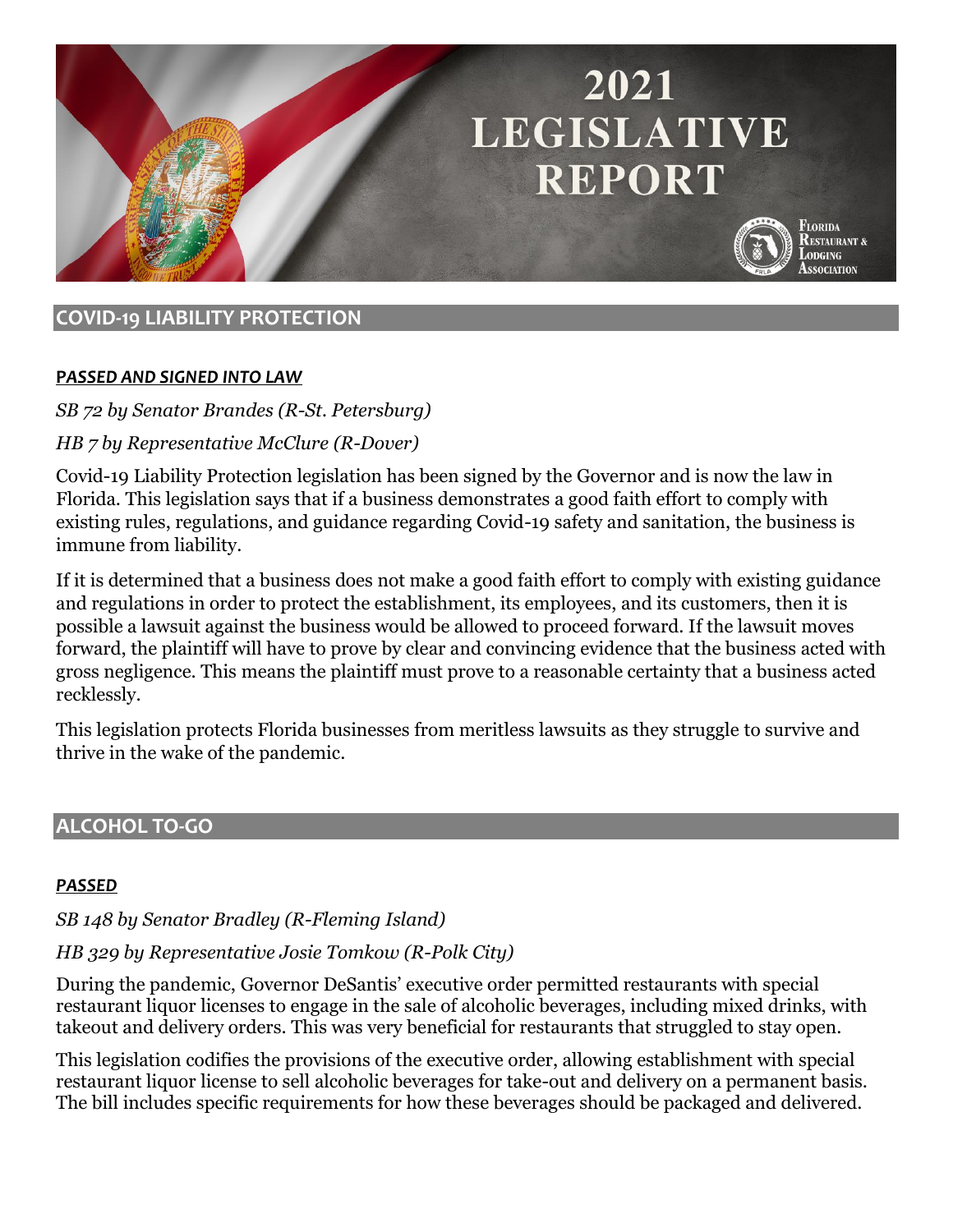#### **VISIT FLORIDA FUNDING**

#### *PASSED*

Following budget conference and negotiations between the House and Senate, the chambers agreed to fund VISIT FLORIDA in the amount of \$50 million. These funds will be designated as non-recurring. In addition to the \$50 million appropriation, VISIT FLORIDA will also receive an additional \$25 million in federal relief dollars. This additional funding will be crucial as the state works to revitalize its tourism industry.

#### **TOURIST DEVELOPMENT TAX / CONVENTION DEVELOPMENT TAX**

#### *DIED*

*SB 2008 by Senator Diaz (R-Hialeah) HB 1429 by Representative Avila (R-Miami Springs) HB 7061 by House Ways and Means Committee*

As filed, SB 2008 and HB 1429 would allow counties to use TDT and CDT revenues for flood mitigation projects or improvements. The Tourist Development Tax was adopted in 1977 specifically for the purpose of promoting and marketing tourism. Since that time, the uses for TDT revenues have been expanded several times. The proposed expansion for flood mitigation projects was not limited in any way, and it could easily drain the existing revenues. Despite the noble purpose of the expansion, we vociferously opposed this expansion. The House bill passed on the floor, but the Senate bill stalled in committee. Seeking a new path for passage, the language of the House bill was grafted onto the House Tax Package (HB 7061). The tax package passed, but this provision was not included.

#### **VACATION RENTALS**

#### *DIED*

#### *SB 522 by Senator Diaz (R-Hialeah)*

#### *HB 219 by Representative Fischer (R-Jacksonville)*

In 2011, Florida preempted vacation rental regulation to the state, preventing local governments from enacting any new law that restricted the use of vacation rentals, prohibited vacation rentals, or regulated vacation rentals based on their classification, use, or occupancy. In 2014, the Legislature revised the preemption of 2011 so that local governments could regulate vacation rentals, provided the regulations do not regulate the duration or frequency of vacation rentals. Since that time, there has continued to be a great deal of turmoil regarding the regulation of vacation rentals and vacation rental hosting platforms.

FRLA supported this legislation because we felt it made significant positive progress on this issue. The bills included the following provisions that we have long supported: requiring a hosting platform to affirmatively verify the license and registration of all units advertised on its platform; requiring the hosting platform to collect and remit taxes for the units rented through its platform; requiring platforms to submit quarterly reports to DBPR that include the physical addresses of advertised units;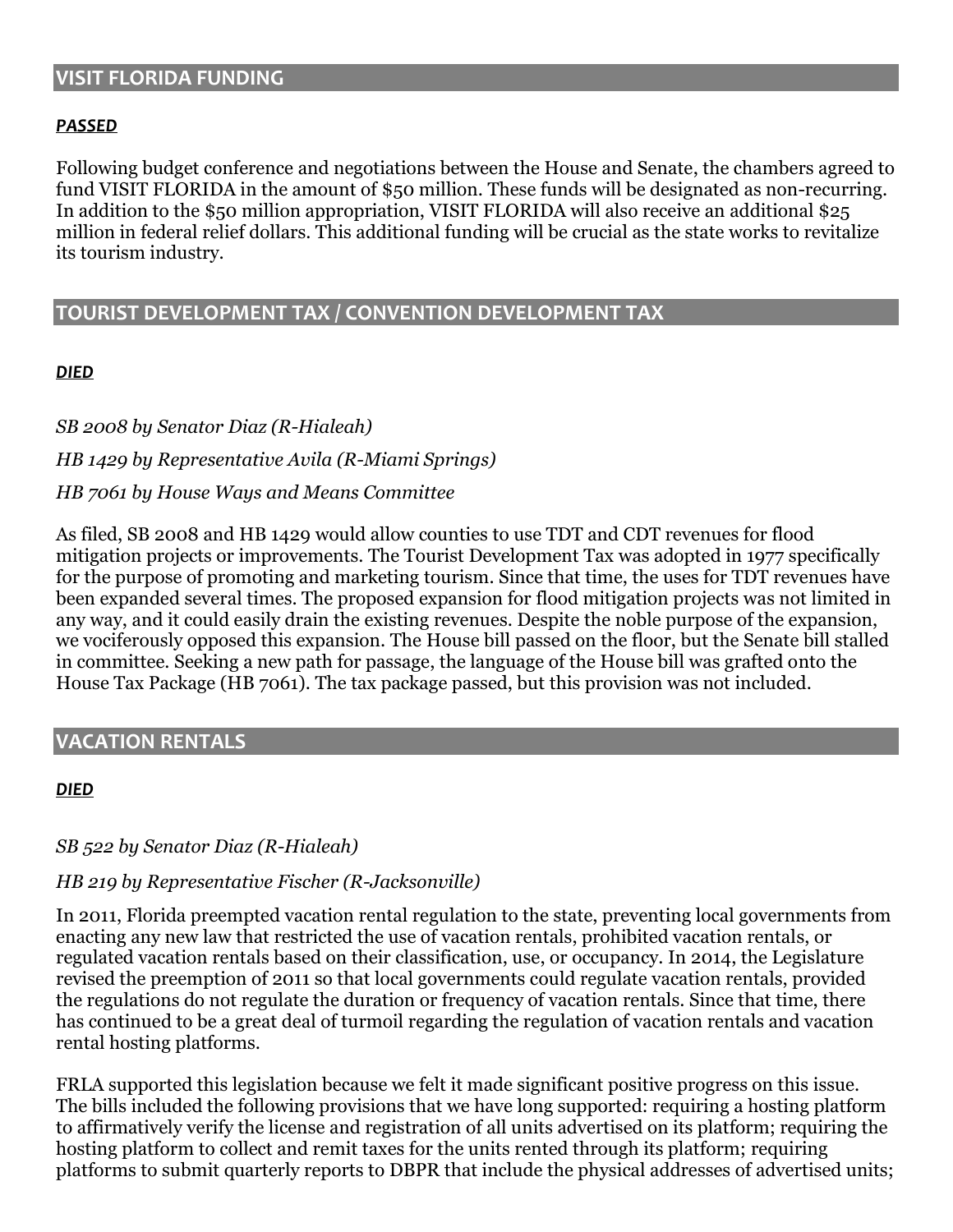and requiring hosting platforms to remove illegal rental listings. While the bills as amended did not include all the provisions for which we advocated, we felt it was a huge step in the right direction.

The bills stalled in both the House and Senate and ultimately died. We will continue to advocate for this issue in future sessions to ensure that all Florida visitors enjoy a safe, lawful, and high-quality lodging experience, no matter where they choose to stay.

#### **DATA PRIVACY**

#### *DIED*

*SB 1743 by Senator Bradley (R-Fleming Island)*

*HB 929 by Representative McFarland (R-Sarasota)*

The Data Privacy legislation was filed due to concerns regarding how consumer information is being used, shared, or sold. The legislation would impact how companies use, store, share, and sell consumer data. It would allow consumers to request a list of their personal information maintained by a covered business. Businesses would be required to respond to such inquiries timely and delete such information upon request. There were significant concerns raised regarding the cost of compliance and the potential negative impacts for small and medium-sized businesses. The House and Senate versions contained differing enforcement provisions.

### **STATE PREEMPTION OF SEAPORT REGULATION**

#### *PASSED*

*SB 462 by Senator Boyd (R-Bradenton) HB 267 by Representative Roach (R-North Fort Myers) SB 1194 by Senator Hooper (R-Palm Harbor)*

Three cruise ship restrictions were adopted via ballot referendum in the City of Key West last November. The restrictions ban from Key West any cruise ship with the capacity to carry 1,300 persons or more and cap total disembarkations from all cruise ships in Key West on any given day to 1,500 persons. These restrictions effectively close Key West to 95% of the cruise ships that used to stop there. As filed, HB 267 and SB 426 would prohibit a local government from restricting or regulating commerce in Florida seaports, while ensuring that local port authorities maintained the ability to conduct their business affairs. SB 426 passed the Senate, but the bill stalled in the House. During the last week of the legislative session, however, an amendment was placed on a broader transportation bill, SB 1194, containing the most critical piece of the seaport preemption bill.

The amendment prohibits a local ballot referendum from restricting maritime commerce in a Florida seaport, including any restriction based on a ship's size, number of passengers, etc. This would apply to ballot measures in both counties and cities. If signed into law as part of SB 1194, the amendment would invalidate any prior or future referenda restricting maritime commerce, thus nullifying the three restrictions in place in Key West. SB 1194 will go to Governor DeSantis for his consideration in the coming weeks.